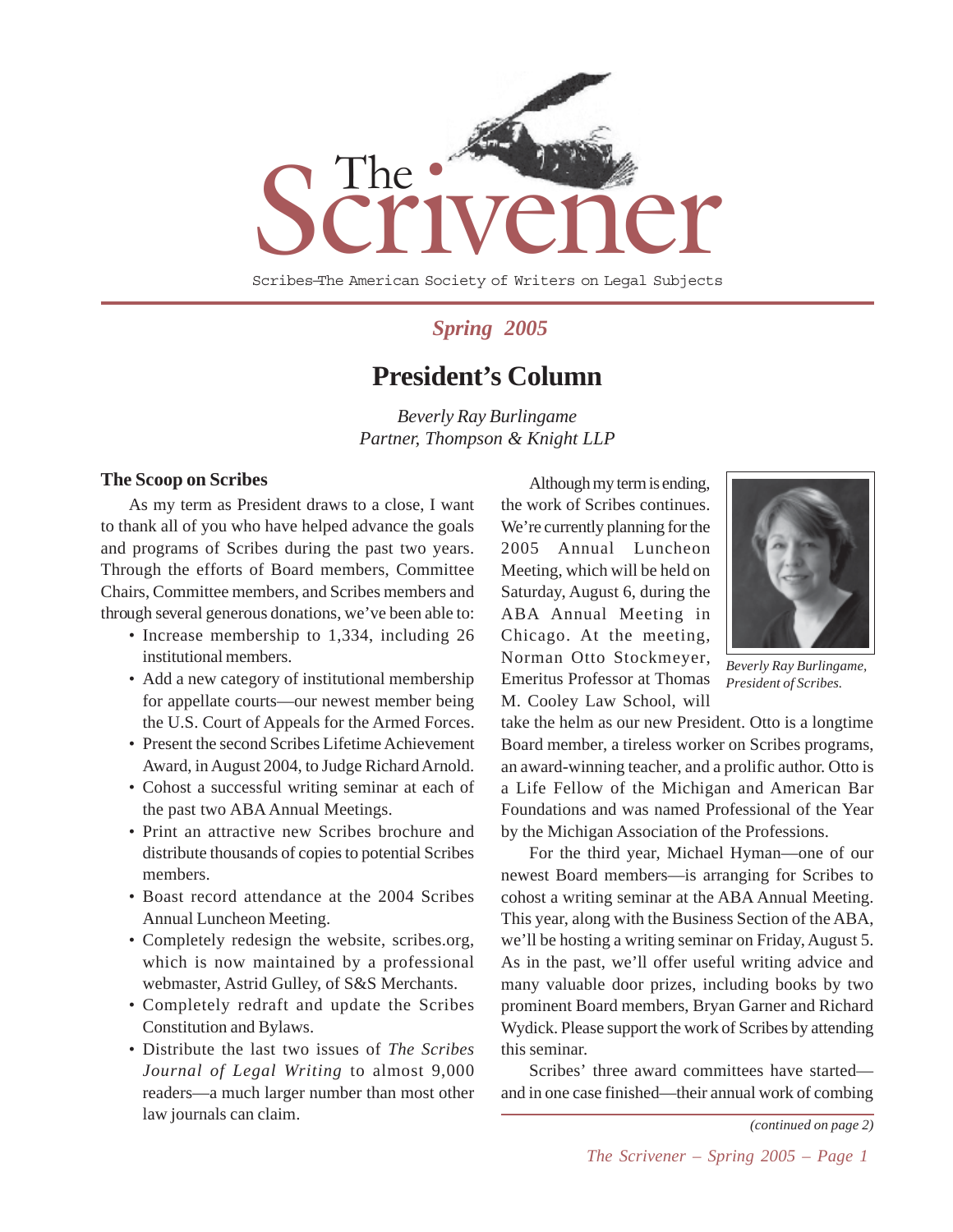through the nominated books, briefs, and law-review articles to identify the entries that best exemplify the qualities we advocate: lucidity, concision, and felicitous expression. Jeremiah Kelman, a third-year law student at the University of Southern California, received the 2005 Scribes Law-Review Award for the most outstanding student-written law-review article. The award was presented by a past Scribes President, Roy Mersky, at the meeting of the National Conference of Law Reviews in Charleston, South Carolina, in March 2005. Kelman's note, *E-Nuisance: Unsolicited Bulk E-Mail at the Boundaries of Common Law Property Rights*, was published in the November 2004 issue of the *Southern California Law Review*. The article examines whether the law of common-law nuisance could be applied to help stem the onslaught of spam.

Members of the Book-Award Committee have received and are now reading the 40 books nominated this year for the prestigious Scribes Book Award. Likewise, members of the Brief-Writing Award Committee are reviewing the nominations for the 2005 Brief-Writing Award. Both awards will be presented at the Scribes luncheon on August 6, 2005.

The Scribes Board of Directors held its annual meeting on Saturday, March 5, 2005, in Dallas, Texas. During the meeting, Board members met and received website advice from our new webmaster, Astrid Gulley of S&S Merchants, in Dallas; discussed and made plans for ongoing and new Scribes programs and publications; discussed long-range goals and plans of Scribes; reviewed membership and financial records; and met informally with Dallas-area Scribes members, including several prominent judges and law professors.

I want to specially thank the following organizations for their generous support during my term as President:

- Thomas M. Cooley Law School, for its continuing help in underwriting the cost of publishing *The Scribes Journal of Legal Writing*.
- Thomson West, for its continuing generous sponsorship of the Scribes Annual Luncheon Meeting at the ABA Meeting and the Law-Review Award Luncheon at the National Conference of Law Reviews.
- Carolina Academic Press, for underwriting the cost of an entire year of *The Scrivener*.
- Thompson & Knight LLP, for underwriting the cost of the 2005 dinner for the Scribes Board of Directors and Dallas Scribes members and for otherwise supporting me in my work as President of Scribes.
- LawProse, Inc., for contributing the books of Bryan Garner as door prizes for Scribes writing seminars and for publicly promoting the work of Scribes by distributing Scribes publications.

Finally, thanks to you—the judges, law professors, authors, legal publishers, and practicing lawyers who are Scribes members. All of us share the noble goal of improving legal writing and thus helping to restore respect for the legal profession. As in the past, I urge you to participate actively in Scribes, by attending its meetings and seminars, by volunteering for its committees, and by asking your prominent colleagues to join us.

#### **A Personal Postscript**

How did we become lawyers who appreciate good writing? Each of us has a unique story about who or what inspired us. Instead of closing with my usual legal-writing tidbit, I'd like to share with you my inspiration—my mother, Winnie B. Ray, who passed away in March 2005.

Winnie taught high-school English for three decades before becoming English supervisor in a large Louisiana public-school system. Winnie could write rings around most professional writers. Her talent lay in the grace, and the rhythm, and the power of her words.

During her long career, Winnie anonymously penned many brilliant speeches for others to deliver—from principals to deans to superintendents. She was generous with her talent and almost never said *No*. Her words were most potent, however, when she delivered them herself, whether in a high-school classroom or a city coliseum. Her words and her character combined to inspire others, often raising goose pimples in even the most impassive listener. She illustrated the principle that quality writing is done by people of quality.

In *Zen and the Art of Motorcycle Maintenance*, Robert Pirsig says that quality depends on three traits: self-reliance, integrity, and gumption. Having grown up on a farm in rural Mississippi just before the Depression, Winnie demonstrated all these traits. Through selfreliance, she worked her way through college, earned a master's degree in English, and took many postgraduate-level courses. Her integrity was legendary too; she was honest, straightforward, and just, showing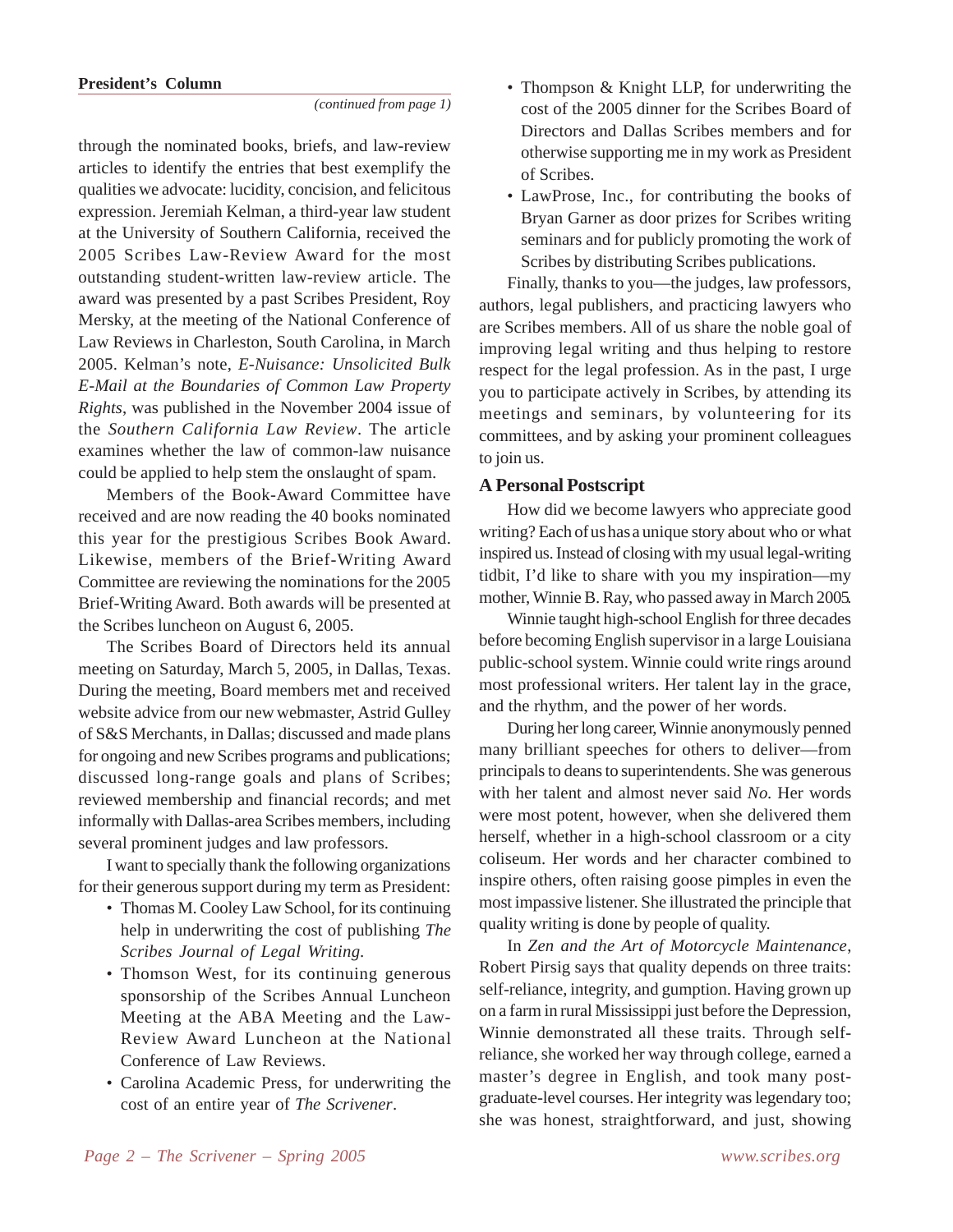respect for everyone, including students, colleagues, and acquaintances. During the five decades that I knew her, I never heard her disparage anyone.

"Gumption" was one of Winnie's favorite words. She loved its rousing sound and its gutsy tone. Winnie had gumption, like Amelia Earhart and Eleanor Roosevelt. Winnie valued the gumption that Americans showed by rebuilding the naval fleet after Pearl Harbor and by putting astronauts on the moon. Like Martin Luther King, Jr., Winnie believed in excellence and refused to judge people by superficial criteria such as wealth or social status. Indeed, one of her favorite quotations was this one, from Dr. King: "All labor that uplifts humanity has dignity and importance and should be undertaken with painstaking excellence."

Winnie was never a quitter, and she challenged everyone to follow her lead, including her three children, all of whom became lawyers. The youngest of the three, I studied music and taught both music and English for several years before going back to law school. Winnie must have whispered in my ear a hundred times, just before I stepped up to play the piano, to deliver a speech, or to conduct a choir, the following verse:

> *God, give me sympathy and sense And help me keep my courage high. God, give me calm and confidence And please, a twinkle in my eye.*

God blessed Winnie with all these traits—and a perpetual twinkle in her eye. In her words and in her life, Winnie shone like a diamond. She is shining still in the memories of all those whose lives she touched.

### **Carolina Academic Press Sponsors** *The Scrivener*

This issue of *The Scrivener* is generously sponsored by Carolina Academic Press—a leading publisher of texts on law and legal writing. Scribes is very grateful for this support. See page 9 for information about the Carolina Academic Press publications.

### **In This Issue**

| The Metaphysics of                                 |
|----------------------------------------------------|
| Courses in Legal Writing 4                         |
| Scribes Presents Its 18th                          |
| Annual Law-Review Award 6                          |
|                                                    |
|                                                    |
| Excerpts from Garner's<br>Modern American Usage  8 |
| The Scribes Annual                                 |
| Luncheon Meeting 10                                |
| From Our Peevish Readers  11                       |
| News from Members  12                              |
| Scribes Committees  13                             |
|                                                    |
| Scribes Board Members  14                          |
| Membership Application  15                         |
|                                                    |

### **Submit Your Articles**

Please send items for upcoming issues of *The Scrivener* (electronically or on disk) to the address shown below.

#### *Deadlines*

| Summer | August 15   |
|--------|-------------|
| Fall   | October 15  |
| Winter | February 15 |

Jane Siegel Thomas M. Cooley Law School P.O. Box 13038 Lansing, Michigan 48901 siegelj@cooley.edu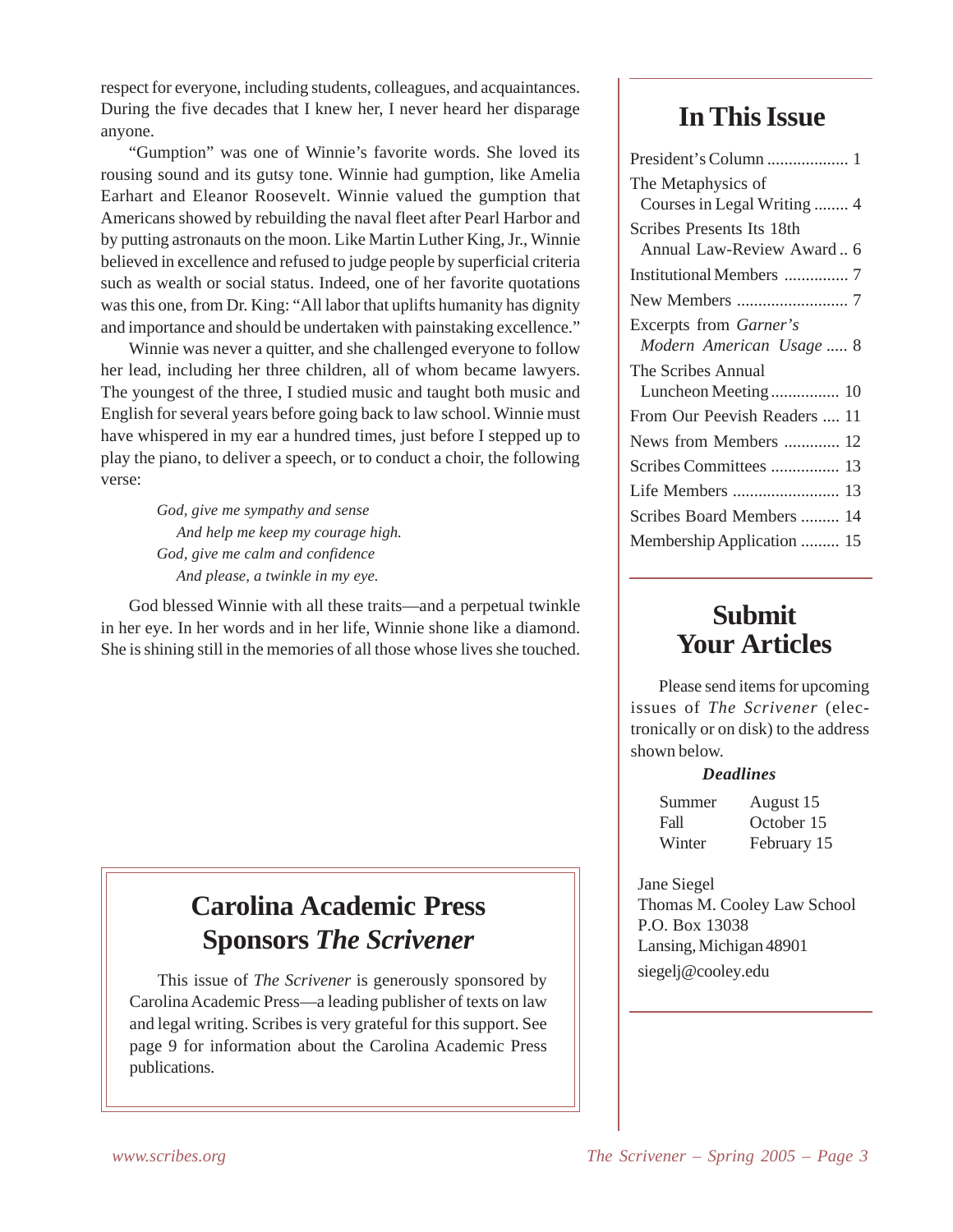### **The Metaphysics of Courses in Legal Writing**

*Lynn N. Hughes*

*The following is a transcription of remarks that Judge Hughes delivered on January 3, 2002, for the Legal Writing Institute's Golden Pen Award. The remarks were first published in Volume 8 of* Legal Writing: The Journal of the Legal Writing Institute*.*

The significance of legal-writing courses in law school—especially as exemplified in the plain-language effort—depends on what legal education itself means. What should law schools do? How does legal writing fit that mission?

Law schools would do well doing two things. Legal

education should immerse the student in the cultural heritage of Anglo-American jurisprudence. This is the vocabulary of law—the labels and processes that have evolved over 400 years to resolve conflicts and to ensure expectancies.

Next, legal education

should invigorate the students' capacity for critical thinking—develop their rational faculty so that they may discern patterns, draw analogies—so they may have a sense of relevance.

Law schools have three types of courses: principled, practical, and pretty. *Principled* courses are those dull basics like contracts and property; they are the large lumps of legal culture. Although they are far from elemental truth, they are the conceptual foundations our frames of reference. These frames of reference may not be as tidy or progressive as some would have them, but they do have the virtue of experience. The percentage of coursework spent on the principled topics is declining.

*Practical* courses are those that familiarize the students with the mechanics of the legal enterprise, like legal bibliography and moot court. These courses have a modest but legitimate role in helping the students acclimate themselves to the tools and workshops of law. An excess of mock trial or law review, however,

"Legal education should invigorate the students' capacity for critical thinking . . . so they may have a sense of relevance."

—Lynn N. Hughes

produces a shell of a lawyer—something between a mannequin and an android—with technical skill but without perspective or imagination.

*Pretty* courses are those that are derived from professorial niches or terminal sociopolitical trendiness. Here, too, we have the growth industry of the "law  $&x$ " courses. Look at your catalogues: law and psychology, law and sexuality, law and music. Here, too, we have the free-floating ideological self-indulgences like critical legal studies—places where there are no data and no testable hypotheses, just felt visions.

To illustrate the problem of legal education, take the example of a legitimate course like securities regulation. While we may need professorial experts in that particular specialty, we are looking at law school as *education*. If a student learned securities regulation,

she might be able to say what the specific rule required at that moment. On the other hand, if she mastered contracts, torts, and agency, she could teach herself securities law in an afternoon or two. Most important, she would have a sense of why it is the way it is and whither it might be tending. Teaching law through a course in sports law is like teaching physics through a class in T.V. repair.

Legal writing has an aspect of the practical. It has nuts and bolts, but those details are merely the fringe. The bulk of legal writing addresses—and addresses cogently—the second great purpose of law school: critical thinking. Teaching grammar is not teaching English. It is teaching logic. As my friend, the Rice physicist Pol Spanos, says, "Words in a sentence are terms of an equation."

Forms of argumentation and styles of persuasion can be taught as superficial tools. But mostly, to use an old-fashioned term, legal-writing teachers give courses in rhetoric. Exposition—oral or written—can be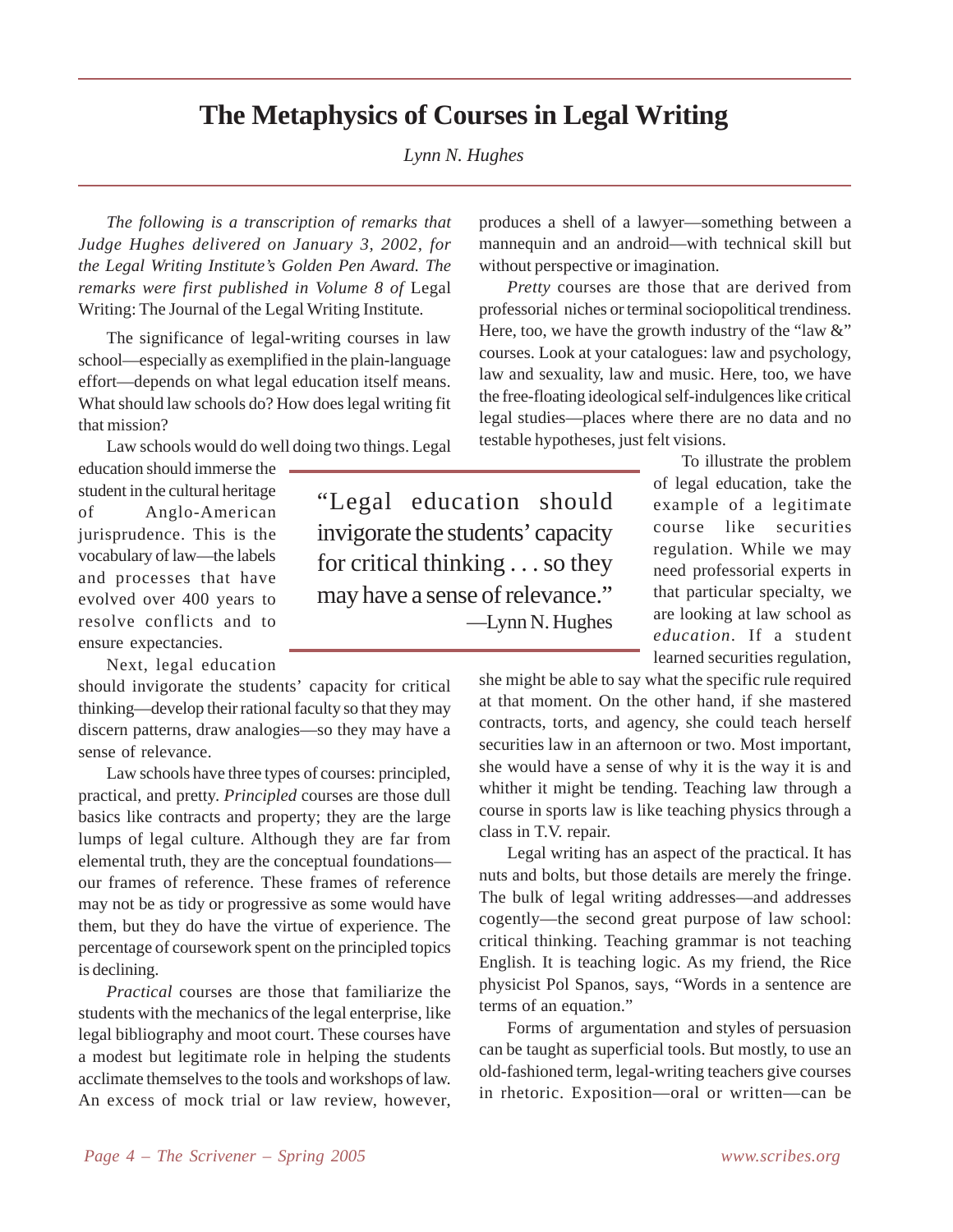successful only as the product of thinking. It is impossible to improve a student's text without improving the thought expressed. As the student's text improves, her jurisprudence improves.

Students arrive at law school with precious little experience of converting what they think into words on paper. Like most important or beautiful things, craftsmanship in exposition requires work. No one happens to play the violin. No one happens to write.

The trouble with legal writing is that it is too essential, too basic. On it, though, depends the usefulness of whatever it is that they may learn in seminars about Marxist perspectives on international trademark law or in contracts, if it is even offered anymore.

The substantive professors may say *scholarship* but they practice *pedantry*. Substance lies in molding no, in freeing—the minds entrusted at great cost to law schools toward a constructive and productive rigor. Footnotes and quotations—those hallmarks of modern scholasticism—are neither analysis nor explication. The substance of a course should be judged by—and only by—its effect on the mind. By this standard, legalwriting classes are substantive. Even a student who knows all the arcana of jurisprudence has her life as a lawyer truncated if she has not mastered what teachers of legal writing offer. Legal writing affords the student

the ability to fuse culture and analysis in exposition. The facts of our heritage must be applied with the *force of reason* to old problems in new contexts—to old conflicts in new media.

The work you will have done in legal-writing courses empowers the student to have a useful role in the economy, in our society, and in law. This role is more than the mindless replication of the forms of law pleadings, depositions, courtesy copies. The common phrase "going through the motions" has an awful double resonance in law.

This role is a lawyer who creatively combines her foundation in the concepts and modes of law with her habits of keen analysis so that a condition is ameliorated, a problem solved, a bargain struck, a hope fulfilled. We teach the mechanics of language not so that the students will be proficient in the mechanics of language but so that they will live in the habit of paying attention to language—the only repository of meaning.

Thank you from their future clients.

Thank you from the future of the rule of law itself. Thank you.

*Lynn N. Hughes* is a United States District Judge in Houston. He was educated by the University of Alabama (B.A.), University of Texas (J.D.), and University of Virginia (LL.M.).

Copyright © 2002 by Lynn N. Hughes. All rights reserved.

### **Call for Articles**

The *Journal of the Association of Legal Writing Directors* (J. ALWD) is inviting submissions of articles for its Fall 2006 Rhetoric & Argumentation issue. In this "best practices" issue, the *Journal* will publish articles relating classical and contemporary rhetorical theory to the practice of professional legal writing.

The final deadline for submission of articles is September 15, 2005. Article selection will be completed by November 1, 2005. The *Journal* welcomes submissions from legal-writing professionals, including law professors, lawyers, and judges, as well as from academics, researchers, and specialists from other disciplines. In addition to full-length articles, the *Journal* welcomes essays and practice notes.

The complete Call for Articles is available at www.alwd.org or by contacting Linda L. Berger, Chair, Editorial Committee, Thomas Jefferson School of Law, lberger@tjsl.edu, (619) 374-6933.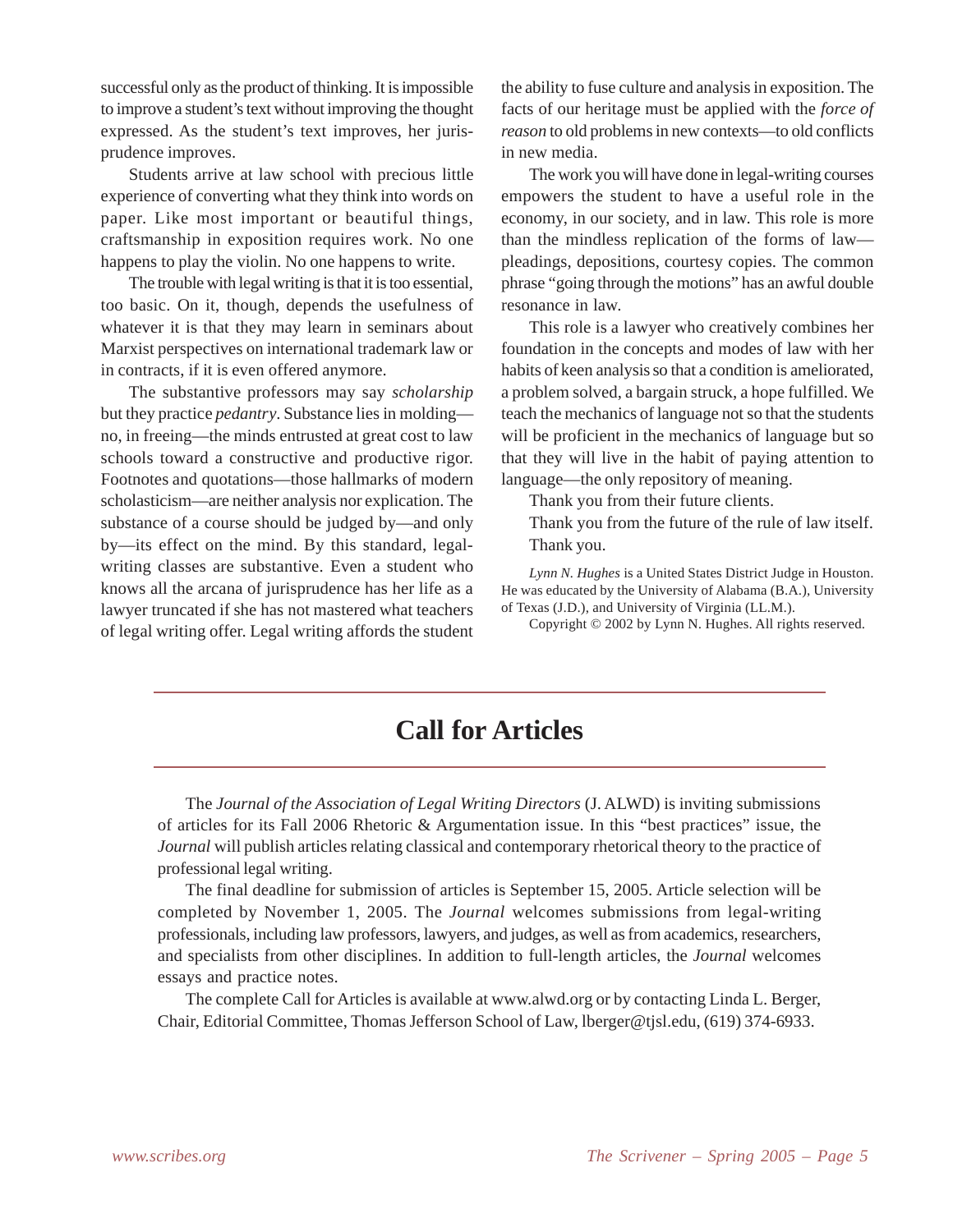### **Scribes Presents Its 18th Annual Law-Review Award**

On March 17, 2005, Scribes presented its 2005 Law-Review Award for the most outstanding student-written law-review article at the National Conference of Law Reviews in Charleston, South Carolina. Roy Mersky, past Scribes President, presented the award to Jeremiah Kelman, a third-year law student at the University of Southern California. Kelman's note, titled *E-Nuisance: Unsolicited Bulk E-Mail at the Boundaries of Common Law Property Rights*, was published in the November 2004 issue of the *California Law Review*. The article examines solutions to the problem of spam —unsolicited bulk e-mail—using common-law nuisance as a legal remedy.

The Scribes Law-Review Award Committee comprised Roy M. Mersky, Chair; Glen-Peter Ahlers, Sr.; Anne Enquist; Roger Newman; and Thomas M. Steele. The committee selected Kelman's note for its clear, succinct, and forceful legal writing. In his acceptance speech, Kelman told the audience about the growing prevalence of spam and his creative—and legal—approach to the problem.

Kelman first became interested in exploring legal remedies to spam when he investigated a junk e-mail that he received, ostensibly from an online pharmacy, and discovered that the website was registered to an organization in China. The site first went on-line just three days before Kelman received the e-mail. "This is typical of spam," said Kelman in his award speech. "Over 80% of e-mail that you receive comes from 200 known spam gangs, with the vast majority working out of the United States."

#### **The 2005 Scribes Law-Review Award Committee**

Roy M. Mersky, Chair Glen-Peter Ahlers, Sr. Anne Enquist Roger Newman Thomas M. Steele

Kelman's research led him to the CAN-SPAM Act. In 2003, Congress addressed the burgeoning spam problem by passing the Act, which preempted some stronger state laws. The Act denied a private right of action and legalized spam sent by legitimate companies

"Over 80% of e-mail that you receive comes from 200 known spam gangs, with the vast majority working out of the United States." —Jeremiah Kelman

using legitimate methods. When the Act took effect, spam constituted about 55% of all e-mail. But since 2003, spam has grown. In 2004, it was up to 64%. Today, about 80% of all e-mail is spam, and it is rapidly approaching 95%. The cost of spam is approaching \$20 billion a year; in 2005, the market for anti-spam software will be over \$1 billion.

It occurred to Kelman that spam arriving in his e-mail in-box was similar to someone "throwing a barrage of annoying, offensive fliers through an open window into my house. It seemed that the mere fact that I opened my window, or that my in-box was open and I'm not able to close it, did not give someone the right to throw things through it." Kelman thought that spam could be viewed as an intangible invasion to property, and so nuisance law might apply. After exploring current legal remedies and caselaw, Kelman concluded that this venerable common-law doctrine—traditionally applied to land—could actually apply to an intangible: e-mail.

If you'd like to read Kelman's note, you can find it at 78 S. Cal. L. Rev. 363 (2004).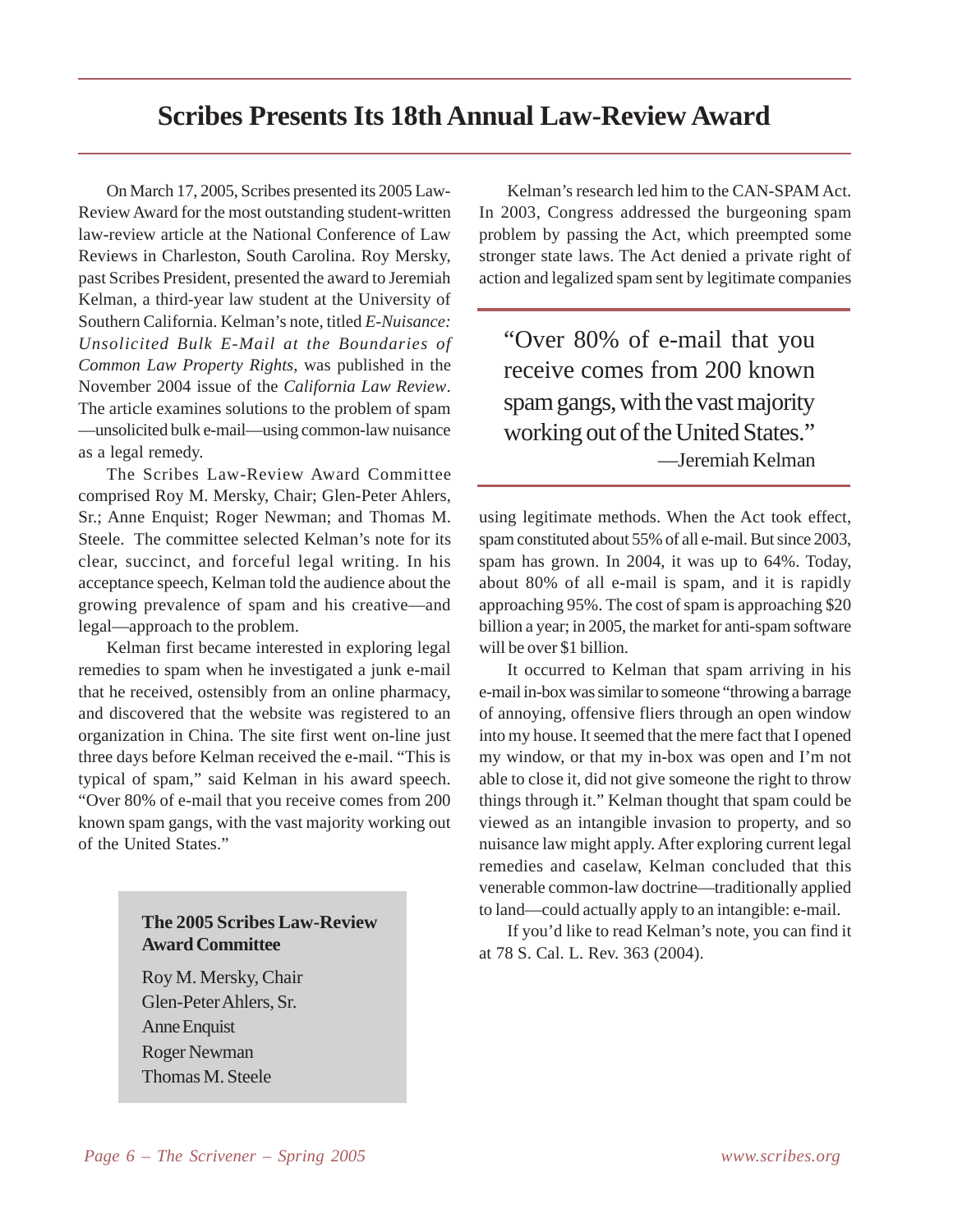### **Institutional Members**

University of Akron Law Center (Akron, OH) Alaska Appellate Courts (Anchorage, AK) Barry University School of Law (Orlando, FL) California Western School of Law (San Diego, CA) Chapman University School of Law (Orange, CA) Florida Coastal School of Law (Jacksonville, FL) Franklin Pierce Law Center (Concord, NH) University of Houston Law Center (Houston, TX) John Marshall Law School (Chicago, IL) University of La Verne College of Law (Ontario, CA) Lewis & Clark Law School (Portland, OR) University of Memphis School of Law (Memphis, TN) Michigan Court of Appeals (Lansing, MI) Michigan State University School of Law (East Lansing, MI) Northern Kentucky University College of Law (Highland Heights, KY) Oklahoma City University School of Law (Oklahoma City, OK) Saint Louis University School of Law (St. Louis, MO) Seattle University School of Law (Seattle, WA) Stetson University College of Law (St. Petersburg, FL) Syracuse University College of Law (Syracuse, NY) The University of Texas School of Law (Austin, TX) Thomas M. Cooley Law School (Lansing, MI) United States Court of Appeals for the Armed Forces (Washington, D.C.) Washburn University School of Law (Topeka, KS) Western New England College School of Law (Springfield, MA) William Mitchell College of Law (St. Paul, MN)

### **New Members**

Stephen M. Brown (Spokane, WA) Martin L. Critchell (Detroit, MI) James B. Harris (Dallas, TX) Jessica Hoffer (New York, NY) Frank L. Kurtz (Spokane, WA) K. David Roberts (Oklahoma City, OK) John A. Schulteis (Spokane, WA) Meri Anne Stowe (Okemos, MI)



accomplishments, publications, and life changes. Send your news to:

The Scrivener c/o Jane Siegel Thomas M. Cooley Law School P.O. Box 13038 Lansing, Michigan 48901 siegelj@cooley.edu

## **Volume 9 of The** *Scribes Journal of Legal Writing*

We have received reports from a few members that their copies of Volume 9 were damaged in mailing. If you would like another copy, please contact Joe Kimble (kimblej@cooley.edu), and he will send you one.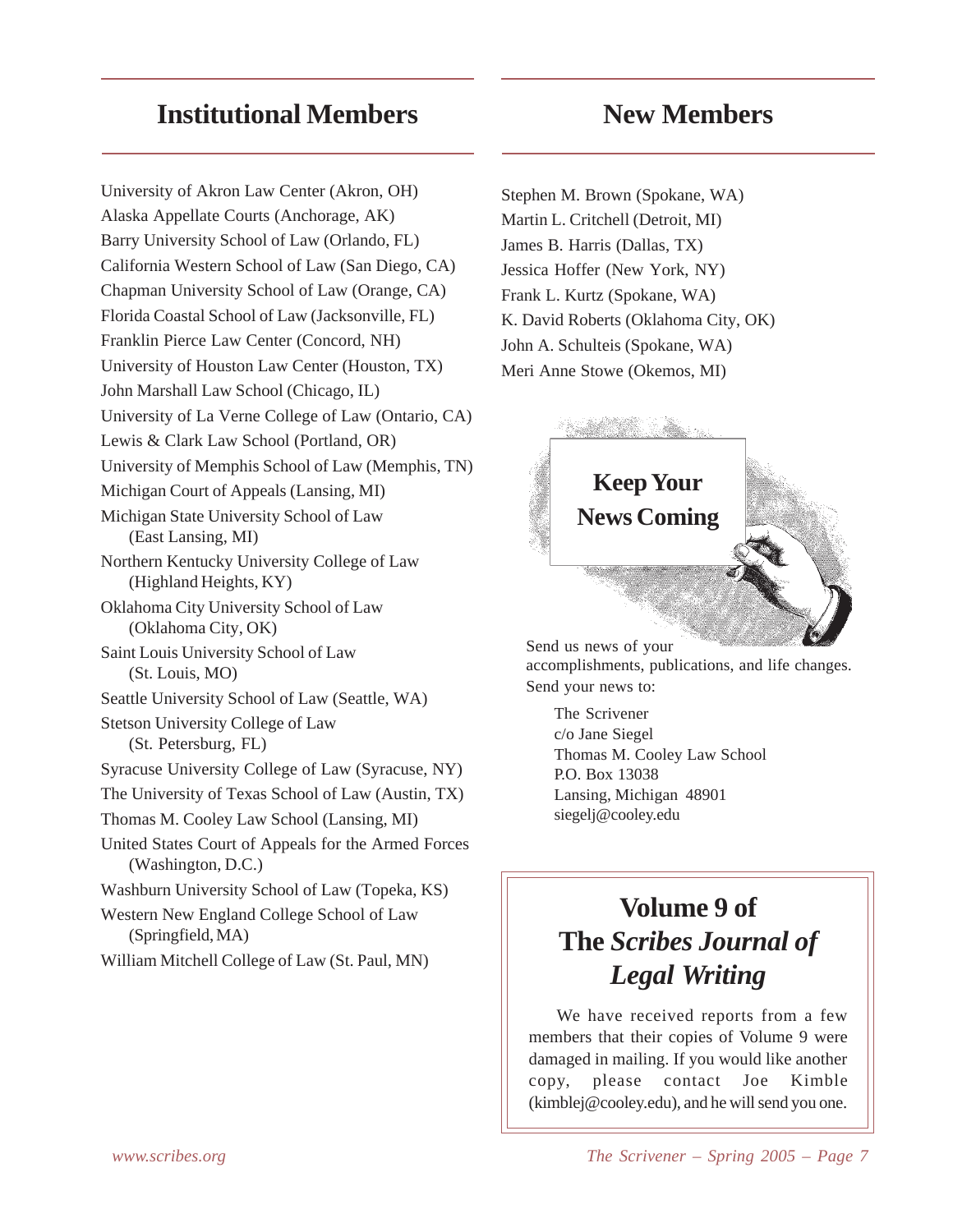### **Excerpts from** *Garner's Modern American Usage*

Bryan Garner, a former President and current Board member of Scribes, has kindly agreed to let us print excerpts from his invaluable *Modern American Usage*, the second edition of which has recently been published by Oxford University Press. Please note that some of the items do not contain the full entry as it appears in the book; they are abbreviated excerpts, if you will. Also note that the terms in small capitals cross-refer to other entries. Obviously, we can't do justice to the book. But we've picked some items that should be interesting to legal writers, and we'll continue with more in the next issue.

**enforce; inforce. A. Spelling.** The latter is an archaic spelling whose only vestige appears in *reinforce*.

**B. "Enforcing" a Contract.** Lawyers continually speak of *enforcing* contracts, but this term is not apt unless one is seeking specific performance. Usually, the law merely specifies a remedy for breach of contract damages—and does not compel performance.

**Esq.,** in AmE, typically signifies that the person whose name it follows is a lawyer. The mild honorific is used nowadays with the names of men and women alike; it is incorrect, however, to use it with any other title, such as *Mr.* or *Ms.* In BrE, of course, *esquire* is used of any man thought to have the status of a gentleman.

**et al. A. Generally.** *Et al.* is the abbreviated form of the Latin phrase *et alii* (= and others), which is used only in reference to people, whereas *etc*. is used in reference to

things. Since *alii* is abbreviated, it always takes a period. But American writers commonly mispunctuate it *et al*, *et. al.*, or *et. al*—all wrong.

**even,** adv., gives rise to syntactic problems similar to those arising from *only*. It should be placed directly before the word it modifies. Note, for example, the difference in meaning between *this summer is even hotter and wetter* and *this summer is hotter and even wetter.*

**eventuality** is a needless pomposity for several everyday words, each of which is more specific: *event*, *possibility*, *outcome*, *contingency*, *consequences*, or *result*.

**ex-felon** is an illogical expression—except, perhaps, in reference to a pardoned offender—because a convicted offender does not lose the status of felon merely by serving out a criminal sentence. Once a felon, always a felon. But *ex-convict* is quite all right, *convict* now being viewed as a close synonym of *prisoner*.

**fact,** n. **A.** *Fact of the matter***.** This FLOTSAM PHRASE occasionally serves well in speech—to fill up space while the speaker thinks of what to say next—but generally has no justification in writing.

**fax,** n & vb. This term is now all but universal, in the face of which *facsimile transmission* is an instant ARCHAISM—and a trifle pompous at that. *. . .* Some writers

"Write *fax*, not *FAX*." —Bryan Garner *Garner's Modern American Usage* mistakenly put the word in all capitals, as if it were an acronym. It isn't. It's just a clipped form with a slight change in spelling: write *fax*, not *FAX.*

**fewer; less.** *Fewer* emphasizes number, and *less* emphasizes degree or quantity. *Fewer number* and *fewest number* are illogical tautologies, since *fewer* means "of smaller number." E.g.: "The *fewest number* [read *smallest number*] of people use the library between 4:30 and 7:00 p.m." (Or, better, read: *The fewest people use the library between 4:30 and 7:00 p.m.*)

**Fifth Amendment.** The idiom is *take the Fifth*, not *plead the Fifth*—e.g.: "He was advised to keep silent and *plead* [read *take*] the Fifth Amendment." Kevin Diaz, "\$4 Million Award's a Start Toward a Clean Slate," *Star Trib*. (Minneapolis), 22 Oct. 1994, at A1.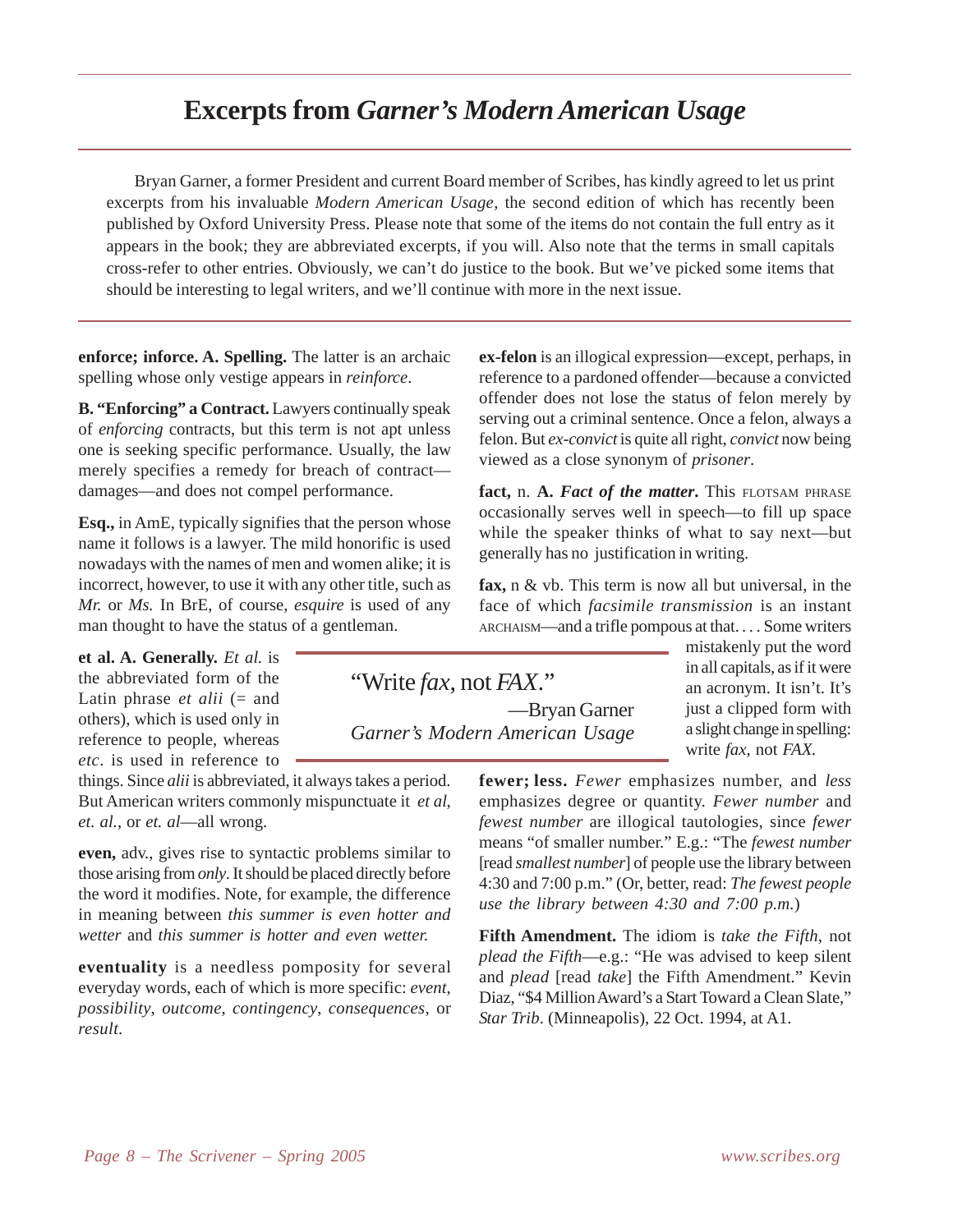

This issue of *The Scrivener* is generously sponsored by Carolina Academic Press, a leading publisher of texts on legal subjects and legal writing, including:

- *Plain English for Lawyers*, Fifth Edition by Richard C. Wydick
- *Writing for the Legal Audience* by Wayne Schiess
- *Professional Writing for Lawyers: Skills and Responsibilities* by Margaret Johns
- *Legal Writing by Design: A Guide to Great Briefs and Memos* by Teresa J. Reid Rambo and Leanne J. Pflaum
- *Pleasing the Court: Writing Ethical and Effective Briefs* by Judith D. Fischer
- *Reading Like a Lawyer: Time-Saving Strategies for Reading Law Like an Expert* by Ruth Ann McKinney
- *Expert Learning for Law Students* by Michael Hunter Schwartz
- *A Form and Style Manual for Lawyers* by Ian Gallacher
- *Culture to Culture: A Guide to U.S. Legal Writing* by Jill J. Ramsfield
- *Lifting the Fog of Legalese* by Joseph Kimble (forthcoming)

For a complete list of our law titles, please visit www.caplaw.com.

If you teach and wish to receive an examination copy, please e-mail your request to comp@cap-press.com or call us at (800) 489-7486. You may also request examination copies online at www.caplaw.com.

**Save 10%** anytime you order online! Order at www.caplaw.com or call (800) 489-7486.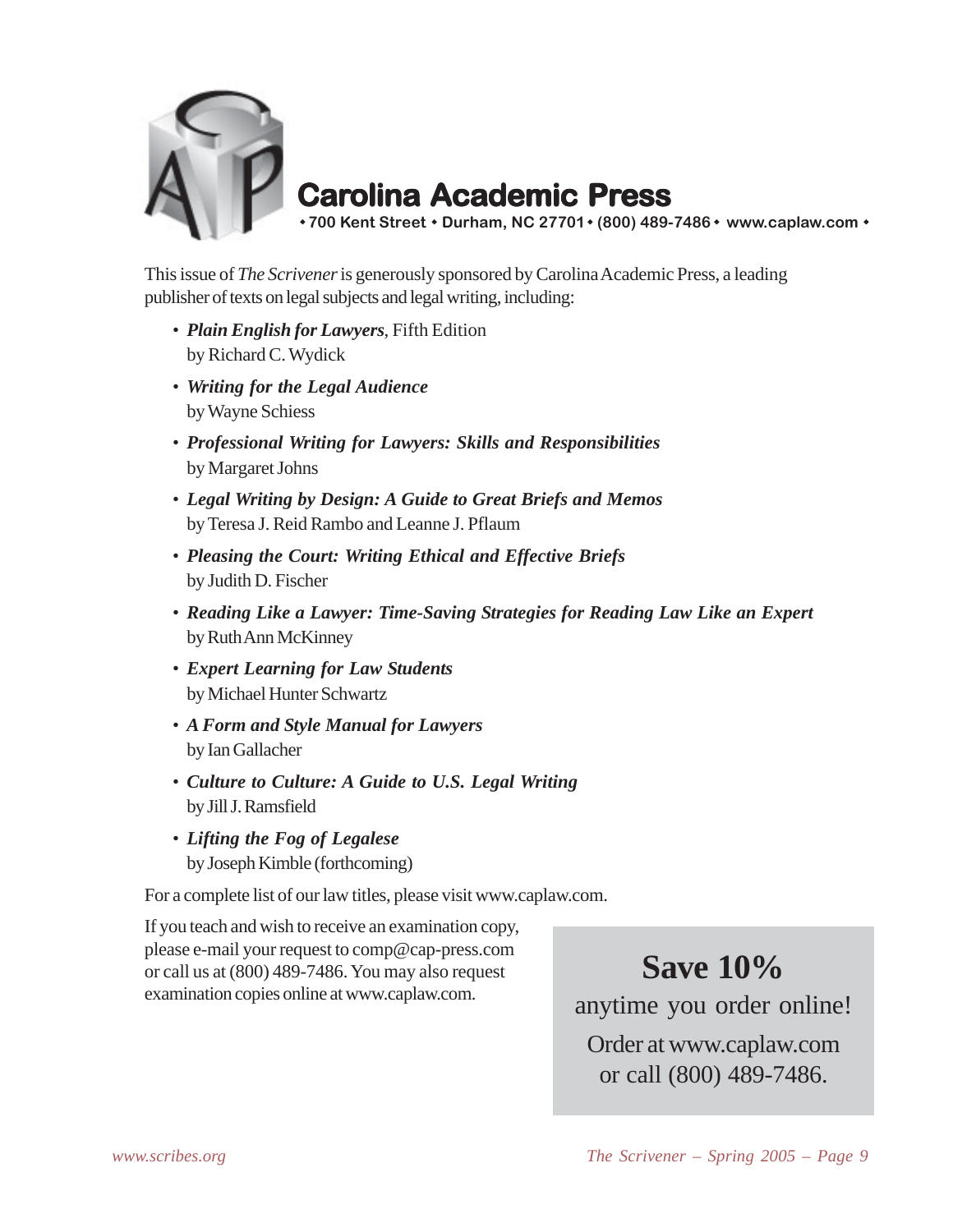### **Don't Miss It! The Scribes Annual Luncheon Meeting August 6, 2005**

Come to Chicago, enjoy lunch with fellow Scribes members, and make your voice heard at our Annual Luncheon Meeting. Held in conjunction with the ABA Annual Meeting, the Scribes luncheon will be Saturday, August 6, in the Embassy Room of the Fairmont Hotel, 200 North Columbus Drive.

You'll enjoy lunch with friends. You'll hear the keynote address by our guest, Judge Diane P. Wood, of the United States Court of Appeals for the Seventh Circuit. You'll have the chance to win valuable door prizes—including books by Bryan Garner and Richard Wydick. And finally, you'll have the opportunity to participate in Scribes board elections.

For more information, please go to our website, www.scribes.org.

See you in Chicago.

### **Nominations for Scribes Officers and Board Members**

The Scribes Constitution provides for the election of the officers and members of the Board of Directors at the annual membership luncheon. The meeting will be conducted at the conclusion of the Annual Luncheon Meeting in Chicago on Saturday, August 6, 2005, at the Fairmont Hotel.

#### **Officers**

The Nominating Committee has selected the following persons as nominees for officers. All officers serve two-year terms.

President: **Norman Otto Stockmeyer**, Emeritus Professor at Thomas M. Cooley Law School. Professor Stockmeyer has been a member of Scribes since 1981. He was elected to the Board of Directors in 1994 and served terms as Treasurer and Secretary before being elected Vice President in 2003. If elected, he will be the second member from Michigan to head Scribes. Judge Charles Joiner, then a University of Michigan law professor, held the post in 1963–64.

Vice President: **Stuart Shiffman**, Associate Circuit Judge, State of Illinois. Judge Shiffman joined Scribes in 1985 and was elected to the Board in 1994. He has served as Treasurer since 2003.

Secretary: **John C. Williams**, Principal Attorney Editor, Thomson West. John Williams has been a Scribes member since 1980. He was elected to the Board in 1995 and to the office of Secretary in 2003. He also chairs the Membership Committee.

Treasurer: **Joseph Kimble**, professor at Thomas M. Cooley Law School. Professor Kimble joined Scribes in 1987 and has been on the Board since 2001. He was Managing Editor of *The Scribes Journal of Legal Writing*, 1996–2000, and has been its Editor in Chief since 2001.

#### **Board of Directors**

Three members of the Board of Directors are elected annually to serve three-year terms. The Nominating Committee has nominated **Steven R. Smith** for reelection to the Board. He is Dean and President at California Western School of Law and incoming Chair of the ABA Section of Legal Education and Admissions to the Bar.

Also nominated for election to the Board are **Darby Dickerson**, Vice President and Dean at Stetson University College of Law and author of the *ALWD Citation Manual: A Professional System of Citation*, and **Lee Rosenthal**, U.S. District Court Judge for the Southern District of Texas and chair of the Federal Advisory Committee on Civil Rules. **Beverly Ray Burlingame** will continue on the Board for a two-year term as Past President.

Other nominations may be made from the floor. Election to each position is decided by a majority of members present at the meeting.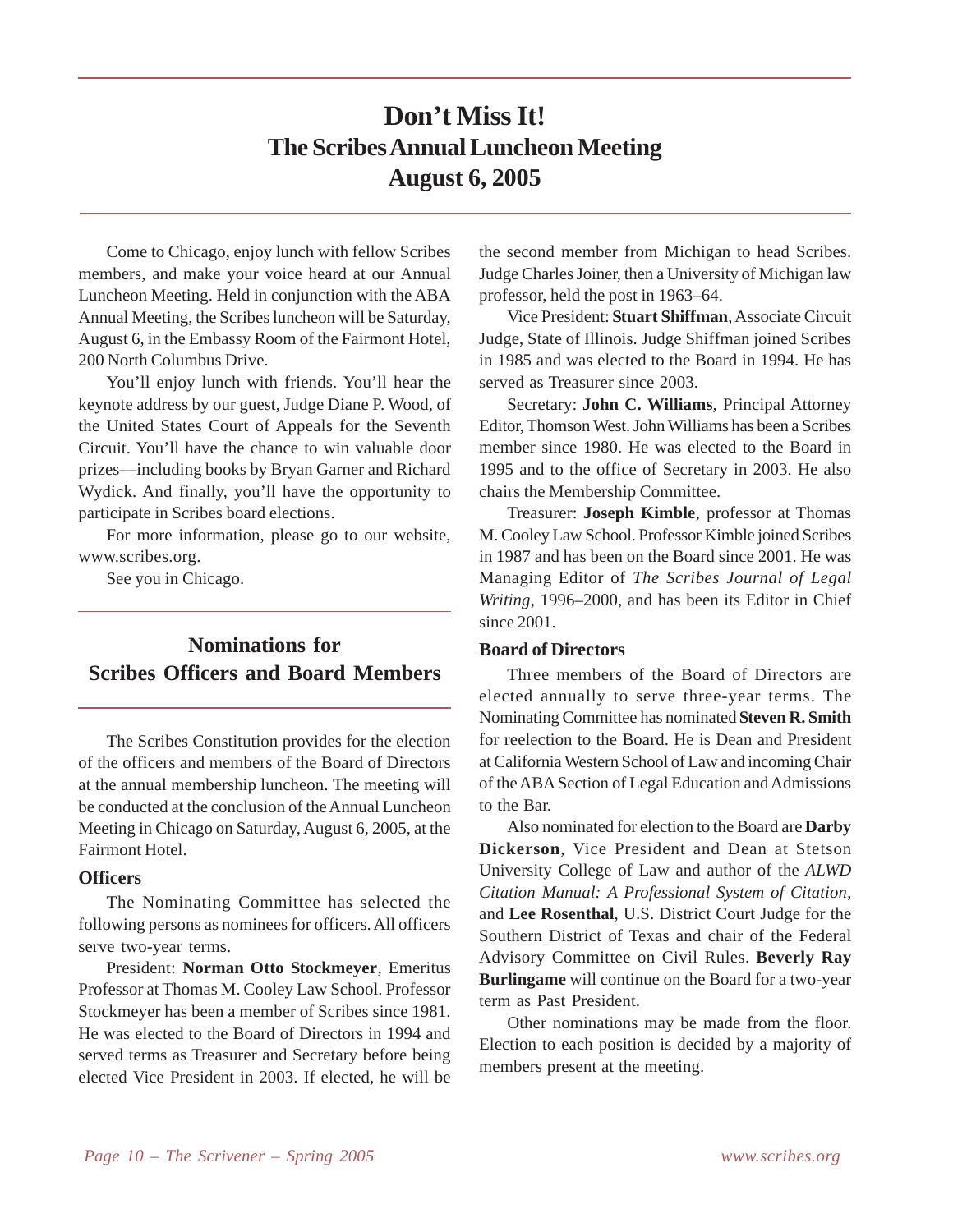### **From Our Peevish Readers**

In the last issue, we asked you to send in your pet peeves about legal writing. We heard from just a few of you (with Joe Kimble being particularly peevish). We'd like to hear from many more of our readers. In fact, we'd like to be inundated with pet peeves—swamped, if you will—with a veritable overflowing of the desk or e-mail in-box. So please take us up on our challenge and vent, won't you?

**Jerry Smith**, United States Circuit Judge, Fifth Circuit Court of Appeals, wrote:

• One of my pet peeves is beginning sentences with *As such*. I contend that this phrase has absolutely no meaning in the English language, at least in the way it is so commonly used to begin sentences. I give my law clerks the following rule about when to use *as such*: Substitute the word *asparagus*. If the phrase *as such* imparts more meaning to the sentence than the word *asparagus*, go ahead and use *as such*. Otherwise, don't.

(Was that with or without hollandaise?)

**Joe Kimble**, apparently deciding that our collection of peeves should be expanded to any usage (not just legal), sent these peeves:

- "Thank you for taking my call"—the first words out of the mouth of many who call talk shows. Dear People: It's a call-in show. They're *supposed* to be taking your calls. No need for this mechanical, overdone thank-you (a cousin to "Please do not hesitate to contact me if I can be of further assistance"). What's more, would you please be good enough to think about your question beforehand and deliver it in two or three crisp sentences?
- "If you're the [Detroit] Pistons, you need to stop the turnovers." Dear Sportscaster: They *are* the Pistons. Why this conditional form? Why not "The Pistons need to stop the turnovers"?
- *In regards to* and *with regards to*. The plural *regards* is increasingly common, but still a mistake in my book. And while we're at it, *with regard to* can usually be replaced with *about* or *on* or *for*. Occasionally, you may need *concerning* or *regarding*.
- Using *notoriety* to mean "fame." *Garner's Modern American Usage* acknowledges that the noun is more neutral than the adjective *notorious* but adds that "the noun is becoming tinged with the unpleasant connotations of its adjectival form." I'd avoid the neutral sense, especially given its potential ambiguity: "the Pistons' notoriety."
- *Prior to*. This, the most common inflated phrase in legal and official writing, should be the first inductee into the Hall of Notoriety. I used to think that it primarily afflicted writing, but we now have to listen to the football referee say, "False start, prior to the snap." As if it weren't bad enough by itself, *prior to* often leads to clumsy, indirect constructions: "prior to the filing of a decision by the court." In other words, "before the court files a decision."
- *In terms of.* This should be the second inductee as probably the most common inflated phrase in speech. Peeved beyond endurance, I finally devoted an entire column to it in the November 2002 *Michigan Bar Journal*. I gave 25 or so examples of how it not only wastes words, but also tends to obscure meaning. Here's my favorite, from a weather announcer: "Since May, we have been dry in terms of rain."

**Steve Smith** wrote that these verbal habits bug him:

- The use of *one*, as in "One comes to the conclusion that the law in this area is confused." I think that sometime around sixth grade, students are taught not to refer to themselves as *I*—one writing lesson that some people have learned with a passion.
- Starting a lot of sentences and, even worse, paragraphs, with conjunctions. Perhaps, once in a while, it is acceptable. But when it is every sentence, it is too much. Or when it is every paragraph, it is too distracting. However, I should probably just get over it.
- Sentences: Sentences over 200 words long.

(Thank you, Steve, for not sending a sample.)



*www.scribes.org The Scrivener – Spring 2005 – Page 11*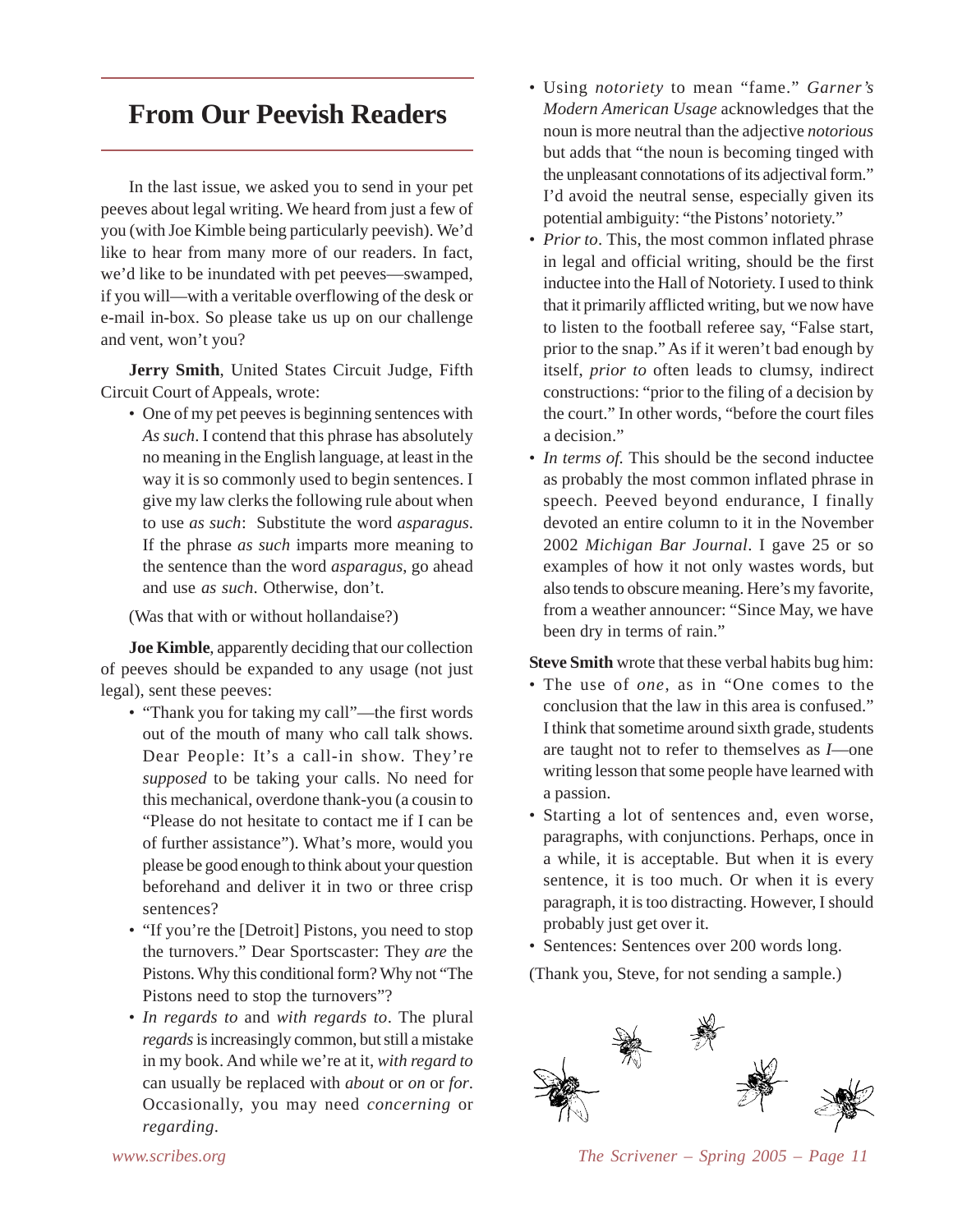### **News from Members**

Aspen Publishers announces the publication of the second edition of *Just Writing*—*Grammar, Punctuation, and Style for the Legal Writer* by **Anne Enquist** and **Laurel Currie Oates**. The new edition focuses on the fundamentals of writing and helps both beginning and experienced legal writers; the book includes a Teacher's Manual and CD. The authors teach at Seattle University.

**Michael Frost**, a professor at Southwestern University School of Law, in Los Angeles, California, and a longtime Scribes member, has published a new book, *Introduction to Classical Legal Rhetoric: A Lost Heritage* (Ashgate Publishing Ltd. 2005).

**Michael Greenwald**, Retired Deputy Director of the American Law Institute, served as a Reporter for the ALI's new *Capturing the Voice of The American Law Institute: A Handbook for ALI Reporters and Those Who Review Their Work*. The Handbook is posted on the ALI's website; printed copies are available, free, from Nancy Shearer of ALI's Publications Department (phone: (215) 243-1626; e-mail: nshearer@ali.org; fax: (215) 243-1636).

**Mark I. Harrison** recently published an article titled *The Ethical Implications of Partnerships and Other Associations Involving American and Foreign Lawyers* in the Penn State International Law Review. The article, which Mr. Harrison coauthored with Mary Gray Davidson, can be found at 22 Penn St. Int'l L. Rev. 639 (Spring 2004).

**Michael Hyman**, of Much Shelist Freed Denenberg Ament & Rubenstein, Chicago, was quoted in the *National Law Journal* and the *Chicago Daily Law Bulletin* about the Class Action Fairness Act, which alters the landscape for nonfederal, class-action claims. Mr. Hyman is completing his term as President of the 900-member Decalogue Society of Lawyers, an organization of Jewish lawyers headquartered in Chicago.

**Judge Roger J. Miner**, Senior Judge of the United States Court of Appeals for the Second Circuit, published an article on trends in judicial ethics as part of the Hofstra University School of Law's Legal Ethics Conference: "Judging Judges' Ethics." Roger J. Miner, *Judicial Ethics in the Twenty First Century: Tracing the Trends*, 32 Hofstra L. Rev. 1107 (2004).

**David Louis Raybin**, a partner of the Nashville law firm Hollins, Wagster, Yarbrough, Weatherly & Raybin, received the Tennessee Bar Association's Justice Joe W. Henry Memorial Award for Outstanding Legal Writing. Mr. Raybin won the award for his 2004 article published in the *Tennessee Bar Journal*, *What Is the Impact of* Blakely v. Washington *on Sentencing in Tennessee*? He is only the second person to receive this award twice; his first award was in 1982. Find the article at http://www.hwylaw.com/CM/Articles/ Articles91.asp.

**Judge Edward D. Re**, Chief Judge Emeritus of the United States Court of International Trade, President of Scribes in 1978–1979, was recently appointed by the Office of the United States Trade Representative and the Department of Foreign Affairs and International Trade to serve on an Extraordinary Challenge Committee under Article 1904 of the North American Free Trade Agreement (NAFTA). One of the first actions of the Committee was to select Judge Re as Chair. The Committee will review the final injury decision of the Binational Panel, by the International Trade Commission, *In the Matter of Certain Softwood Lumber Products from Canada*.

**Anthony E. Turley**, of Connelly, Jackson & Collier, LLP, in Toledo, Ohio, edited *Negligence Caselaw Update*, published in 2003 by the Ohio Academy of Trial Lawyers. In August 2004, Mr. Turley was named one of five "Up and Coming Lawyers" by *Ohio Lawyers Weekly*. And in February 2004, Mr. Turley obtained a \$50 million consent judgment against Buckeye Egg Farm in *Bear v. Buckeye Egg Farm*, Wyandot County Court of Common Pleas (Ohio), Case No. 02-CV-0064.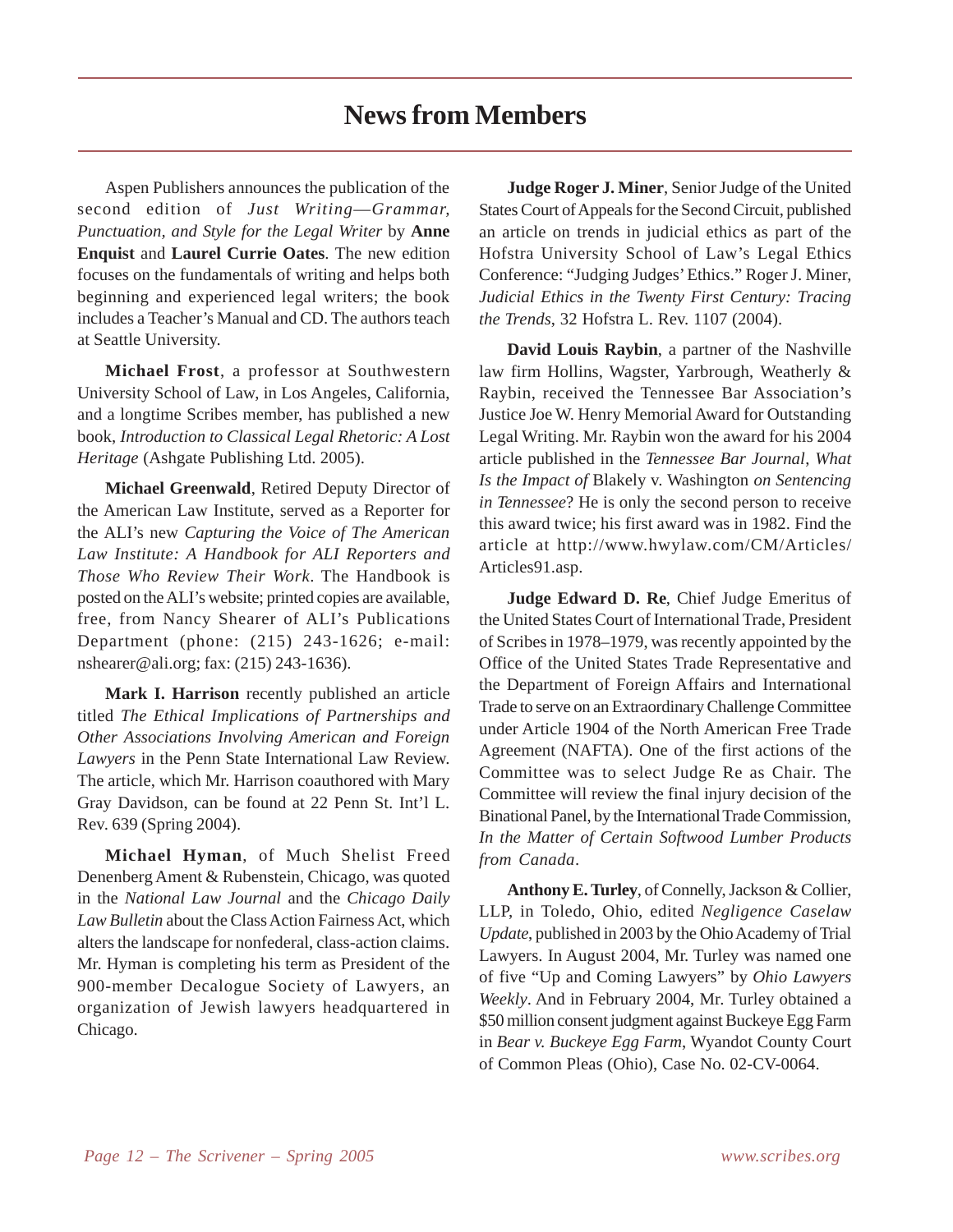### **Scribes Committees for 2004–2005**

#### **Annual Meeting**

Tom Steele (Chair) steeletm@law.wfu.edu

Glen-Peter Ahlers Roger Newman Otto Stockmeyer John Williams

#### **Book Award**

Michael Hyman (Chair) mbhyman@muchshelist.com Beverly Ray Burlingame Steve Sheppard Hon. Stuart Shiffman Randall Tietjen

#### **Brief-Writing Award**

Hon. Kenneth Gartner (Chair) kgartner@courts.state.ny.us

Hon. Joseph Baca Charles Dewey Cole Stephen Fink Robert Lindefjeld Christy Nisbett Laurel Oates Hon. Mark Painter

#### **Law-Review Award**

Roy Mersky (Chair) rmersky@mail.law.utexas.edu

Glen-Peter Ahlers Dana Livingston Cobb Anne Enquist Robert N. Markle Roger Newman Richard Wydick

#### **Scribes Journal**

Joseph Kimble (Chair) kimblej@cooley.edu

Beverly Ray Burlingame Bryan Garner Wayne Schiess David W. Schultz

#### **Nominations**

Stuart Shiffman (Chair) shiffman@springnet1.com

Beverly Ray Burlingame Bryan Garner Joe Kimble Steve Smith Otto Stockmeyer John Williams

#### **Planning**

Gary Spivey (Chair) gspivey@courts.state.ny.us

Beverly Ray Burlingame Darby Dickerson Michael Hyman Janis Reinken

#### **Membership**

John Williams (Chair) john.williams@thomson.com Beverly Ray Burlingame Michael Hyman Joe Kimble Hon. Mark Painter Steve Smith Otto Stockmeyer

#### **Scrivener & Website**

Beverly Ray Burlingame (Chair) beverly.ray.burlingame@tklaw.com

Glen-Peter Ahlers Mark Cooney Joe Kimble Jane Siegel

### **Life Members**

Glen-Peter Ahlers (Orlando, FL) Lee C. Buchheit (New York, NY) Michael J. Collins (Dallas, TX) Deborah Cook (Akron, OH) Willard H. DaSilva (Garden City, NY) Bryan A. Garner (Dallas, TX) Judge Lynn N. Hughes (Houston, TX) Emil L. Iannelli (Southampton, PA) Lynne P. Iannelli (Southampton, PA) Joseph Kimble (Lansing, MI)

Robert N. Markle (New Orleans, LA) Bernard S. Meyer (Mineola, NY) Richard L. Neumeier (Boston, MA) Judge Mark P. Painter (Cincinnati, OH) Keldon K. Scott (Lansing, MI) Gary D. Spivey (Albany, NY) Paul R. Steadman (Chicago, IL) Thomas M. Steele (Winston-Salem, NC) Norman Otto Stockmeyer (Lansing, MI) Anthony Turley (Toledo, OH)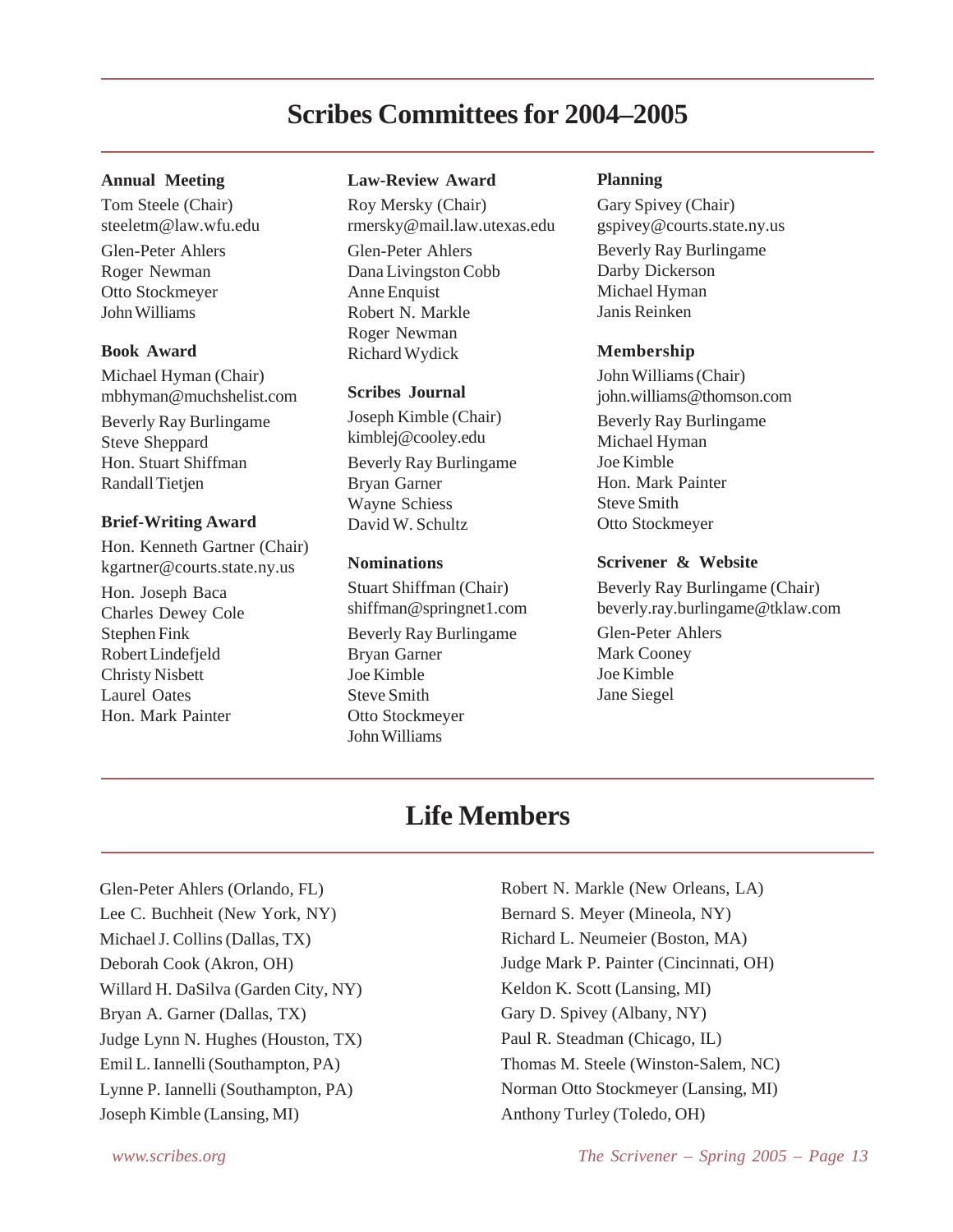### **Scribes Board Members**

#### **President – Beverly Ray Burlingame**

Thompson & Knight LLP 1700 Pacific Avenue, Suite 3300 Dallas, Texas 75201-4693 (214) 969-1110 beverly.ray.burlingame@tklaw.com

#### **Vice President – N. O. Stockmeyer**

Thomas M. Cooley Law School 300 South Capitol Avenue P.O. Box 13038 Lansing, Michigan 48901 (517) 371-5140 stockmen@cooley.edu

#### **Secretary – John C. Williams**

Thomson West 50 Broad Street East Rochester, New York 14694 (585) 546-5530 john.williams@thomson.com

#### **Treasurer – Hon. Stuart Shiffman**

Sangamon County Courthouse 200 South Ninth, Room 524 Springfield, Illinois 62701 (217) 753-6736 shiffman@springnet1.com

#### **Executive Director – Glen-Peter Ahlers**

Barry University School of Law 6441 East Colonial Drive Orlando, Florida 32807 (321) 206-5701 gahlers@mail.barry.edu

#### **Journal Editor – Joseph Kimble**

Thomas M. Cooley Law School 300 South Capitol Avenue P.O. Box 13038 Lansing, Michigan 48901 (517) 371-5140 kimblej@cooley.edu

#### **Past President – Donald J. Dunn**

University of La Verne College of Law 320 East D Street Ontario, California 91764 (909) 460-2020 dunnd@ulv.edu

#### **2002–2005 Hon. Joseph Baca**

7428 Gila N.E. Albuquerque, New Mexico 87109 (505) 821-6881 jbaca01@msn.com

#### **2003–2006 Charles Dewey Cole, Jr.**

Newman Fitch Altheim Myers, P.C. 14 Wall Street New York, New York 10005-2101 (212) 619-4350 dcole@nfam.com

#### **2004–2007 Bryan A. Garner**

LawProse, Inc. 5949 Sherry Lane, Suite 1280 Dallas, Texas 75225 (214) 691-8588 bglawprose@yahoo.com

#### **2004–2007 Michael B. Hyman**

Much Shelist 191 N. Wacker Drive, Suite 1800 Chicago, Illinois 60606 (312) 521-2000 mbhyman@muchshelist.com

#### **2003–2006 Roger Newman**

5601 Riverdale Avenue Bronx, New York 10471 (718) 601-0673 rnewman412@aol.com

#### **2003–2006 Christy Nisbett**

Travis County Probate Court P.O. Box 1748 Austin, Texas 78767 (512) 854-9559 christy\_nisbett@co.travis.tx.us

#### **2002–2005 Steven R. Smith**

California Western School of Law 225 Cedar Street San Diego, California 92101-3090 (619) 525-1405 ssmith@cwsl.edu

#### **2002–2005 Thomas M. Steele**

Wake Forest University School of Law Box 7206 Reynolda Station Winston-Salem, North Carolina 27109 (336) 758-5440 steeletm@law.wfu.edu

#### **2004–2007 Richard Wydick**

U.C. Davis School of Law Davis, California 95616 (530) 752-2899 rcwydick@ucdavis.edu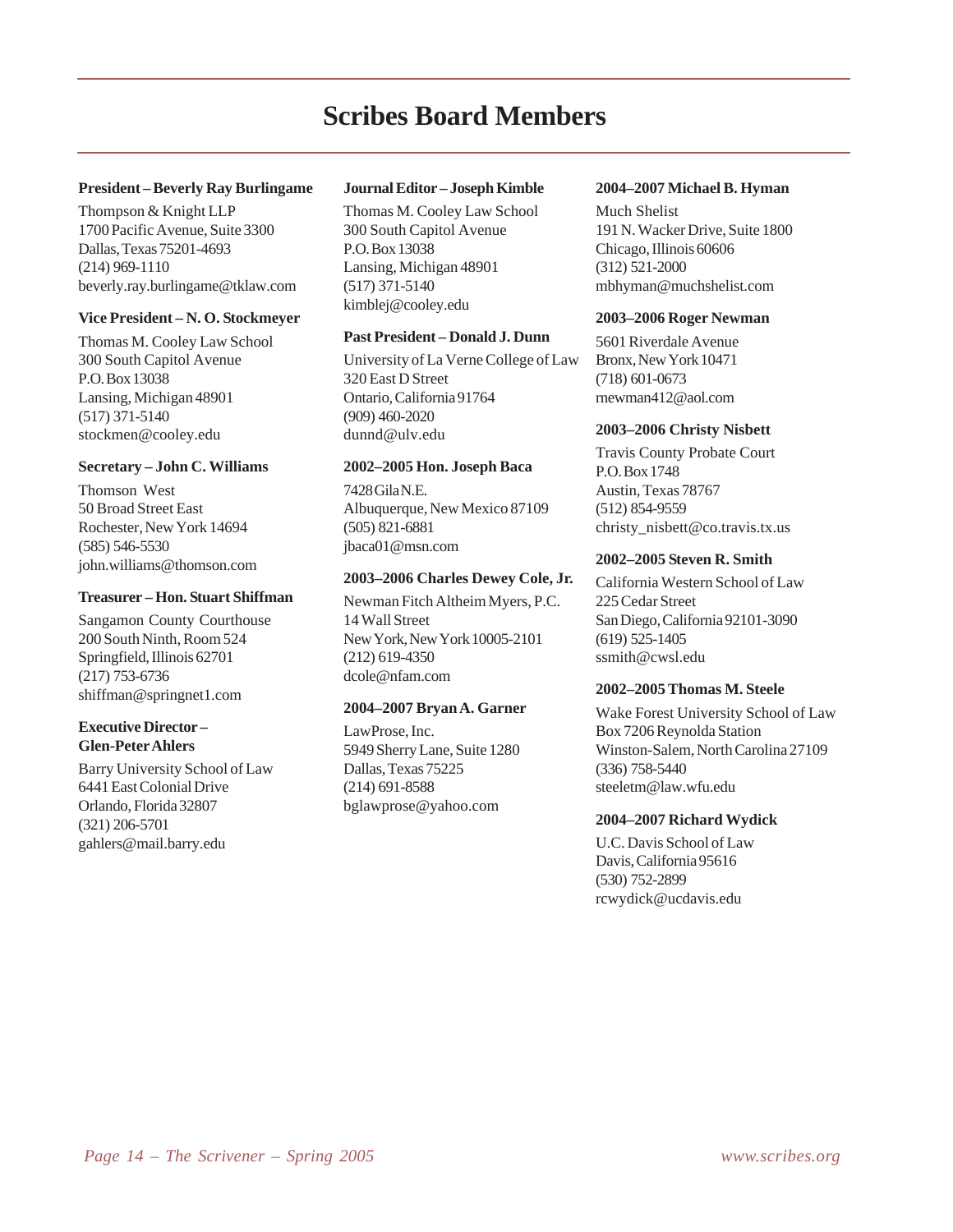# **Scribes—**

# **The American Society of Writers on Legal Subjects**

You're eligible for Scribes membership if you're a member of the legal profession and you've —

- (1) published a book on a legal subject,
- (2) published two or more articles on legal subjects,
- (3) served as an editor of a legal publication, or
- (4) published two or more decisions as a judge or administrative hearing officer.

*Please print or type:*

| <b>Your Name</b>                                                                                            | <b>Your E-mail Address</b>                                                                                                                            |
|-------------------------------------------------------------------------------------------------------------|-------------------------------------------------------------------------------------------------------------------------------------------------------|
| <b>Your Business Address</b>                                                                                |                                                                                                                                                       |
| <b>Your Home Address</b>                                                                                    |                                                                                                                                                       |
| <b>Your Phone Number</b>                                                                                    | <b>Your Fax Number</b>                                                                                                                                |
| Please cite your published book, article, or opinion. Or cite the publication for which you were an editor. |                                                                                                                                                       |
|                                                                                                             | If you are relying on two or more published articles or opinions, please cite your second article or opinion.                                         |
| Please select your preferred membership type:                                                               |                                                                                                                                                       |
| Regular Annual Dues: \$65                                                                                   | Lifetime Dues: \$1,000                                                                                                                                |
| Sustaining Annual Dues: \$100                                                                               | First of Four Lifetime Installments: \$300                                                                                                            |
|                                                                                                             | Please complete this form and send it, along with a check made payable to "Scribes," to:                                                              |
|                                                                                                             | Glen-Peter Ahlers, Sr.<br><b>Scribes Executive Director</b><br><b>Barry University</b><br>Dwayne O. Andreas School of Law<br>6441 East Colonial Drive |

Orlando, Florida 32807-3650